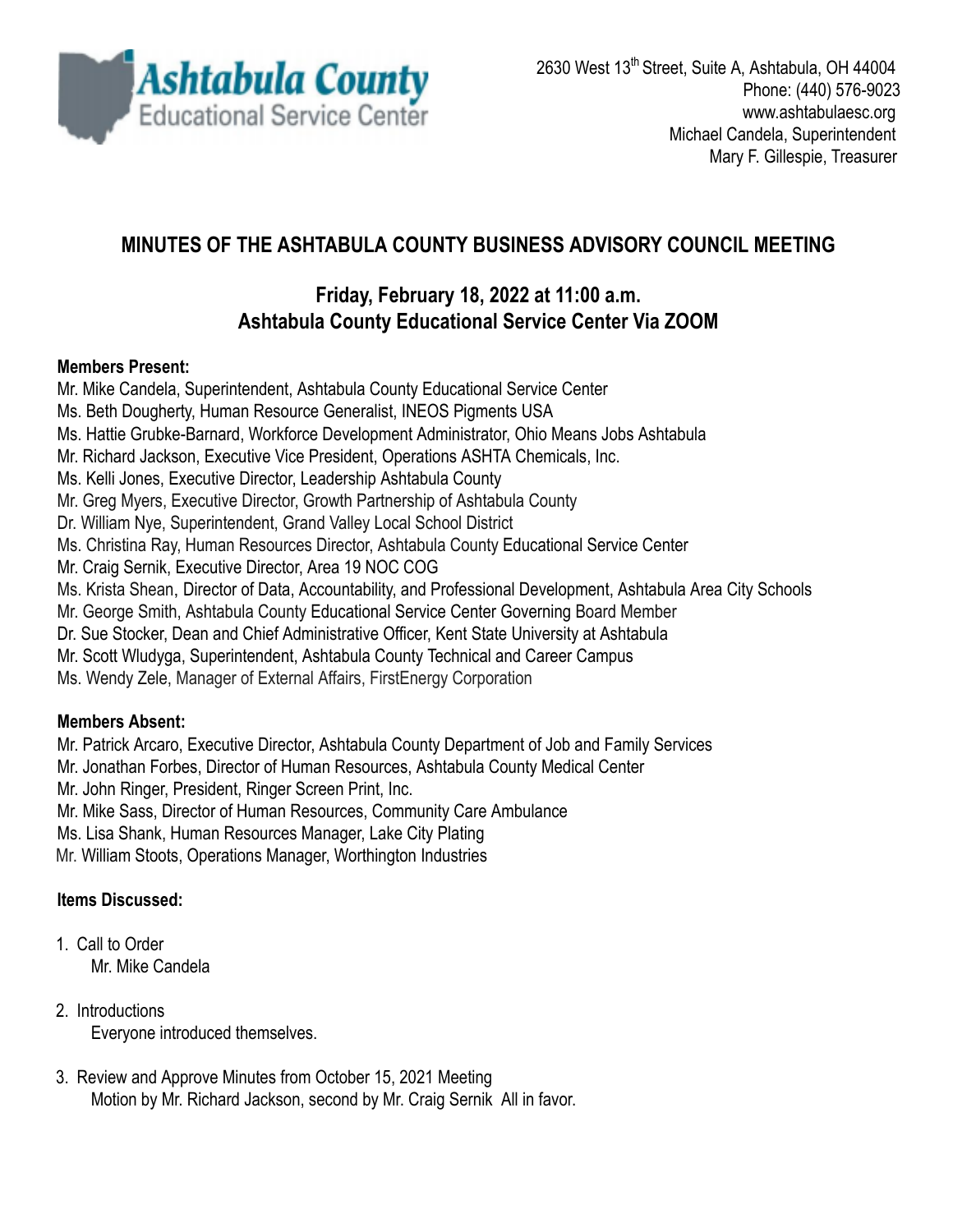4. Mr. Greg Myers and Ms. Kelli Jones

Reviewed a PowerPoint with our members regarding past surveys and a new potential to identify industry needs in our county:

- On March 29, 2022 Growth Partnership is hosting a roundtable discussion on Tuesday, March 29, 2022 from 1:00 to 2:30 p.m. to help feed into the second phase of the survey. Participation is limited. They do have some businesses already signed up to participate. Here is a link if you are interested in participating: <https://www.eventbrite.com/e/where-are-the-workers-roundtable-ashtabula-county-tickets-261253485207>
- Mr. Myers will share some data with us specific to Ashtabula County.
- Comment: Mr. Jackson asked do we know why and do we have the data why our high school graduates are leaving our county when there are job and career opportunities in our county? There should be some data through ACCESS and through A-Tech that we can capture. Mr. Candela will research this data and bring information to the group.
- Comment: Dr. Dean Stocker indicated that enrollment is declining at Kent State Ashtabula and this is an issue we need to address as well. Ms. Grubke-Barnard indicated that enrollment for services at the Department of Job and Family Services for tuition assistance is also on a decline.
- Mr. Wludyga mentioned that Senate Bill 166 should be implemented next month. This bill will allow employers to earn a 15% tax incentive when they hire a student participating in work-based learning. Mr. Wludyga will keep us updated.
- Mr. Sernik commented they are in total agreement with this report and realize there are things that need to be addressed in order to increase our county residents with demand skills and training. They have some ideas that may work to address this issue. There is a manufacturing program that Kent State developed for Trumbull County that we may want to duplicate. He also mentioned that the Ohio Means job credential may also be a great option.
- 5. Mr. Craig Sernik and Ms. Hattie Grubke-Barnard

Virtual reality technology as a career exploration and career training tool: Ms. Grubke-Barnard commented on the virtual reality technology demonstration. There is another version of this technology for career exploration that Ohio Means Jobs Ashtabula might be able to implement for our school districts. They do have some funds available for purchasing or leasing this technology, Oculus. They are thinking of implementing a pilot program. Mr. Sernik will develop a subcommittee with a couple of members to discuss further.

- 6. Mr. Mike Candela and Mr. Craig Sernik
	- Facilitated discussion regarding future activities for our business advisory committee. We should really look at developing and implementing the Job Readiness Seal.
	- Discussion work through the school counselors and life skills coaches in the districts to assist with creating awareness of career opportunities. Further discussion regarding ability for schools to even offer opportunities while in school to create career awareness and opportunities.
	- Mr. Sernik indicated the best way to move forward with our group would be to develop some working subcommittees to implement some of the ideas and topics we have discussed. As far as getting the school Superintendents involved we can ask Mr. Sernik to present to our Superintendents. We will also develop a subcommittee regarding potentially using the Oculus technology with our youth (Potential members: Mr. Candela, Mr. Wludyga, Mr. Sernik, Ms. Grubke-Barnard and Mr. Myers).

#### Additional Comments:

- Ms. Grubke-Barnard announced there will be a Virtual Job Fair on March 30, 2022. She will send out an invite.
- Ms. Shean commented that she has been very involved in workforce connections in our county and has been in communication with many groups and we need to get a connection with the potential employees.